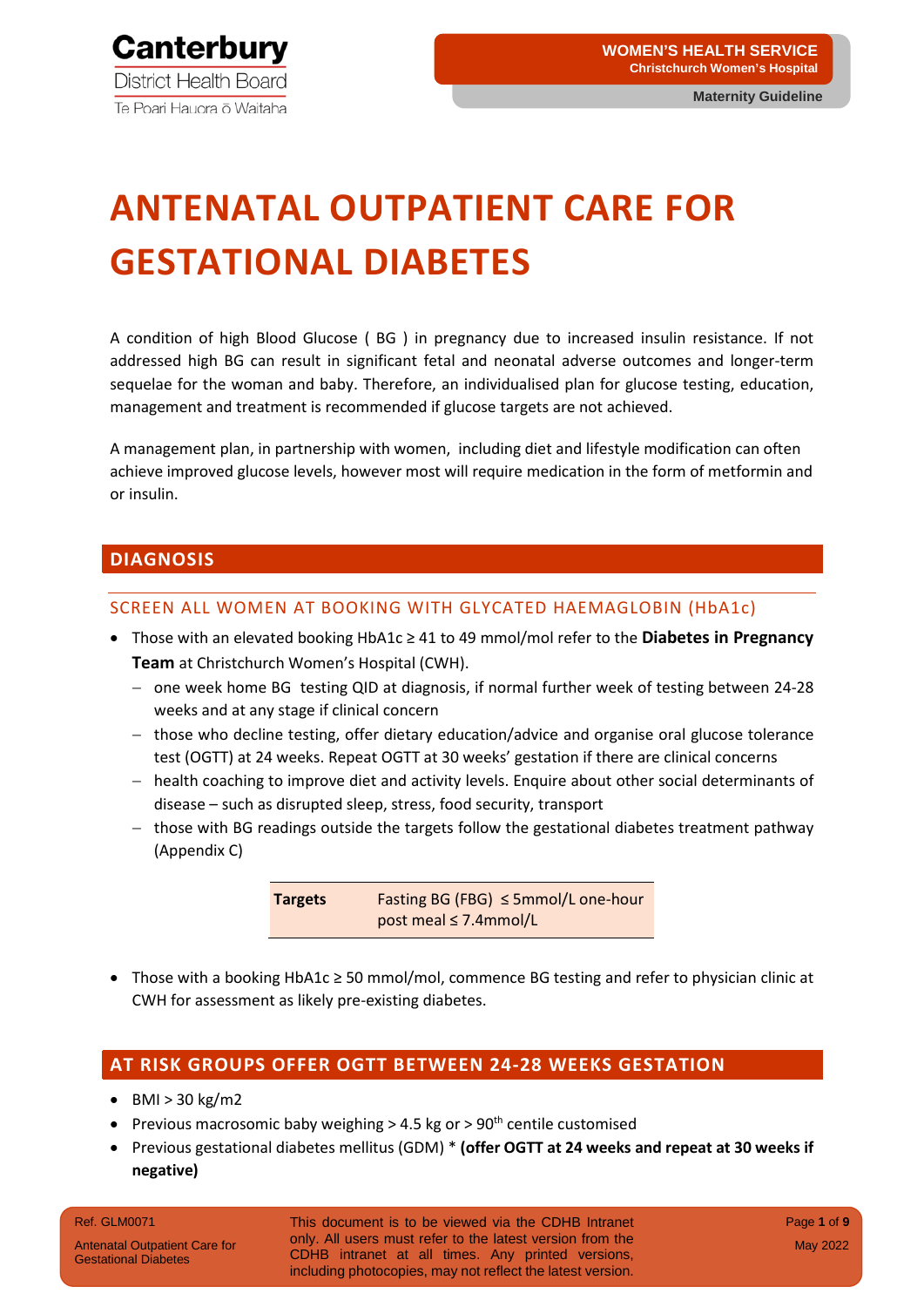

- Family history of diabetes (first-degree relative with diabetes)
- An ethnicity with a high prevalence of diabetes such as Māori, Pacific, Indian, Middle Eastern, African, Filipino and other Asian ethnicities
- Polycystic ovarian syndrome

#### **OTHER SITUATIONS THAT NEED SCREENING FOR GDM**

- Glycosuria detected by routine antenatal testing
	- − 2+ or above on 1 occasion
	- − 1+ or above on 2 or more occasions
- Women with a macrosomic baby  $> 90<sup>th</sup>$  centile customised or polyhydramnios
	- − OGTT if ≤ 32 weeks
	- − seven days of BG testing QID if > 32 weeks

BG testing offered up until 36 weeks for diagnosis and further management.

#### **PREVIOUS BARIATRIC SURGERY**

These women do not tolerate OGTT, so offer BG testing QID for 1 week from 24-28 weeks.

#### **DIAGNOSIS OF GDM**

• 75 g OGTT

FBG ≥ 5.5 mmol/L OR 2 hr BG ≥ 9.0 mmol/L

• BG testing QID and review BG results

FBG > 5.0 mmol/L One-hour post meal > 7.4 mmol/L

- If ≥ 3/7 days FBG levels are elevated, refer to diabetes in pregnancy team at CWH
- If ≥ 3/7 days post-meal BG levels are elevated at one or more given time points, ie. at breakfast, lunch, or dinner refer to diabetes in pregnancy team at CWH

#### At the time of diagnosis of GDM:

- Women will require a script for BG meter, test strips, PET screen (due to the higher incidence of developing PET)
- Referral to the diabetes in pregnancy team with the women's e-mail address, height and weight and if any of the above has been done
- Growth scans at 28 weeks (or at time of diagnosis if later) and at 36-37 weeks in the community if there are no barriers, otherwise through CWH
- Women will be sent a diabetes package by e-mail or by post. Option given of video link or face to face for teaching/coaching

#### Ref. GLM0071

Antenatal Outpatient Care for Gestational Diabetes

This document is to be viewed via the CDHB Intranet only. All users must refer to the latest version from the CDHB intranet at all times. Any printed versions, including photocopies, may not reflect the latest version.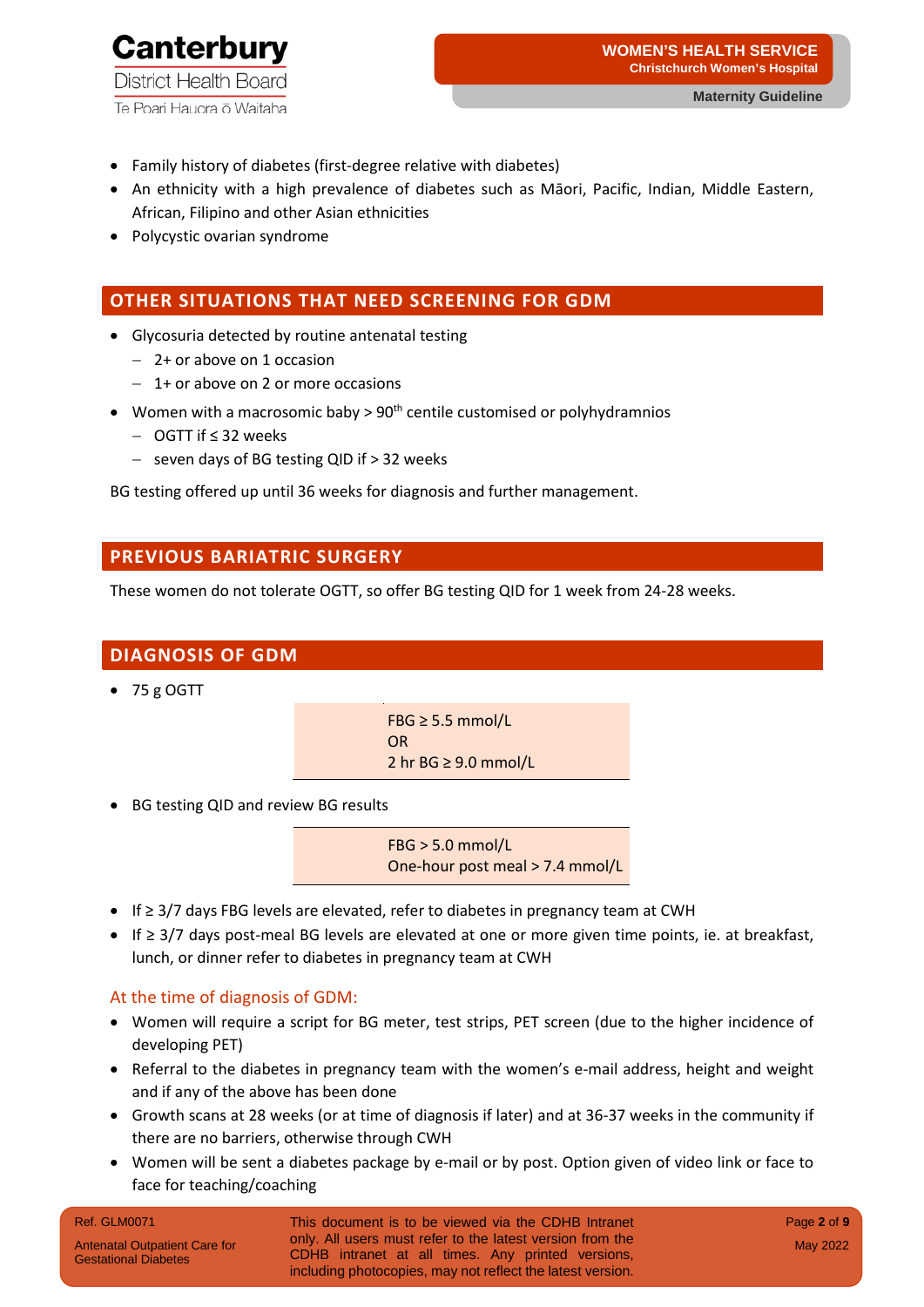

#### The following will be provided by the Diabetes in Pregnancy Team:

- Script for BG meter, test strips, PET screen if not already done by LMC
- Explain BG testing and targets
- Provide initial dietary, exercise and meter information
- In the diabetes package will be lifestyle post baby information sheet/notification letter to GP for HBA1c

| <b>Glucose targets</b> | • FBG/waking $BG \le 5.0$ mmol/L<br>• One-hour post meal $\leq$ 7.4 mmol/L (preferred)<br>OR |
|------------------------|----------------------------------------------------------------------------------------------|
|                        | • Two-hour post meal $<$ 6.7 mmol/L<br>(if unable to do one hour post-meal)                  |

Diabetes in Pregnancy Team will offer face-to-face appointment under these circumstances:

- 1. Women who need interpreters for health education
- 2. Women with poor health literacy

#### **DIABETES IN PREGNANCY TEAM**

After one week of BG testing, the dietitian will review BG levels, reinforce lifestyle management and contact the women one to two weekly to assess if dietary control alone is adequate.

#### **ONGOING MANAGEMENT OF DIET CONTROL GDM**

If BG targets are managed on diet alone, LMC to organise growth scan at 36-37 weeks in the community if no barriers, or by diabetes in pregnancy team at CWH. If any abnormality with scan to be seen by obstetrician.

#### **PARAMETERS FOR TREATMENT**

Determined by BG levels and potential fetal adverse effects.

- Women with frequently elevated BG levels (3 out of 7 days) after meals despite lifestyle (diet and exercise) modification will be offered an appointment with the diabetes in pregnancy team to commence metformin
- If pre- and post-meal BG targets are not met within one to two weeks after lifestyle modifications and metformin, offer insulin in addition to metformin  $\rightarrow$  for physician appointment
- Those who have a FBG level of 7.0 mmol/L or above (three out of seven days) may require insulin treatment, with or without metformin  $\rightarrow$  physician appointment
- Those who have a FBG level of between 6.0 and 6.9 mmol/L (three out of seven days) and complications such as macrosomia or polyhydramnios, consider immediate treatment with insulin, with or without metformin  $\rightarrow$  physician appointment.

**Metformin:** Diabetes midwife or physician to prescribe **Insulin:** Physician consultation

Ref. GLM0071

This document is to be viewed via the CDHB Intranet only. All users must refer to the latest version from the CDHB intranet at all times. Any printed versions, including photocopies, may not reflect the latest version.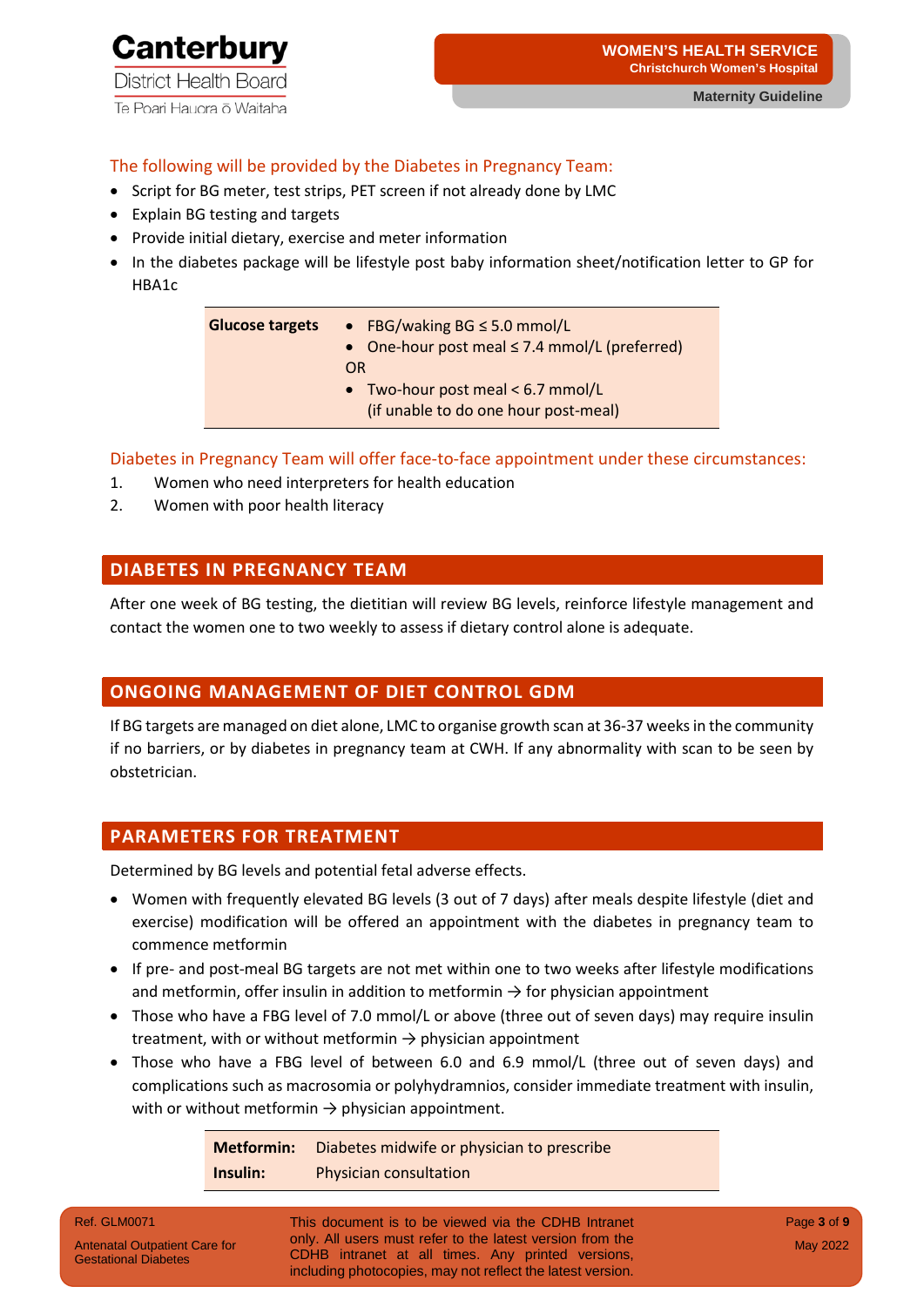**District Health Board** 

Te Poari Hauora o Waitaha

#### **METFORMIN PRESCRIBING FOR GDM**

Metformin may be offered to women with confirmed GDM who have not achieved adequate control of BG levels on diet alone. Metformin is a safe and effective alternative to insulin for glycaemic control. Women treated with metformin have reduced weight gain in pregnancy, reduced risk of hypertension and neonatal hypoglycaemia compared to women treated with insulin.

Inadequate control is defined as three or more BG levels outside the target of FBG ≤ 5mmol/L and/or one-hour post meal of ≤ 7.4mmol/L over seven days.

If FBG is > 7mmol/L, metformin alone is unlikely to be sufficient to control glucose levels and insulin should be initiated, with or without metformin.

Metformin should be avoided if there is evidence of significant renal impairment (eGFR  $<$  45 mLs/minute), ongoing maternal weight loss, sepsis, significant gastrointestinal upset, pre-eclampsia or conditions putting women at increased risk of lactic acidosis such as prolonged fasting and hepatic insufficiency (LFTS 2 x upper limit normal).

Avoid metformin if evidence of fetal growth restriction on a customised GROW chart, as this may be an indication of a placental problem. Metformin can still be used if a constitutionally small fetus but seek physician advice if  $< 30<sup>th</sup>$  centile.

Dose should be commenced at 500 mg daily increasing to 500 mg twice daily with further increases to a maximum of 2.5 g daily in divided doses as required to achieve BG targets and as tolerated.

Metformin should be ceased if there are significant gastrointestinal side effects such as vomiting and persistent diarrhoea.

#### METFORMIN IMPORTANT PRESCRIBING POINTS

#### Avoid if:

- Significant fetal growth restriction which may reflect placental insufficiency (can use if constitutionally small fetus)
- Ongoing maternal weight loss
- Maternal contraindications such as sepsis, significant GI upset, pre-eclampsia, renal failure or conditions that put women at risk of lactic acidosis
- **\*\*Check renal and liver function before starting**

#### **OBSTETRIC REVIEW FOR WOMEN WITH GDM ON TREATMENT:**

- At 36-37 weeks with a scan
- Generally OG1/OG3 team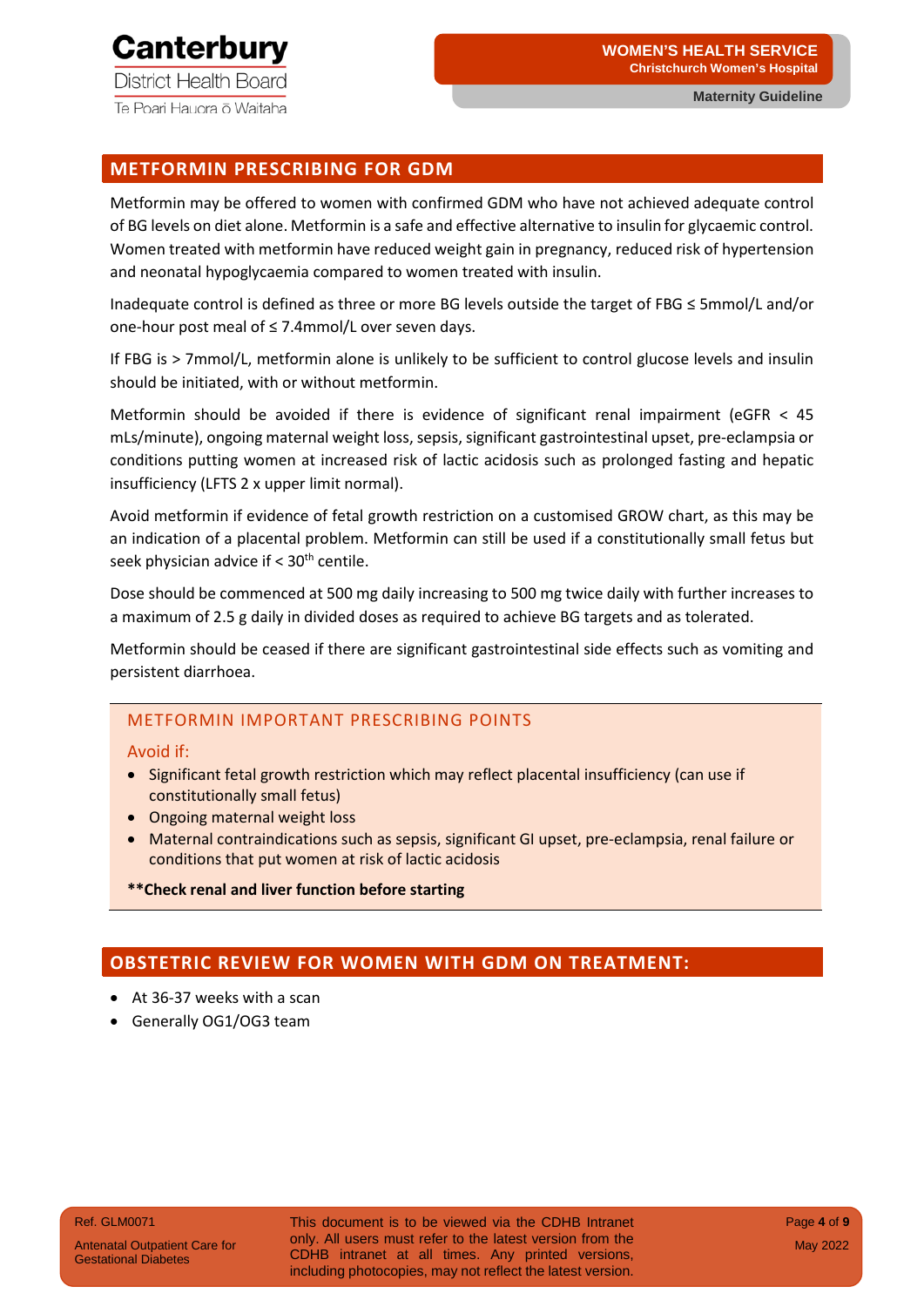

#### **TIMING OF BIRTH**

All women referred for induction of labour or elective caesarean section will follow the Timing of Birth for specific Obstetric Indications (TOBA) multidisciplinary team criteria, to optimise gestation at birth.

| <b>MATERNAL CONDITIONS</b>                 | <b>TIMING OF BIRTH</b> |
|--------------------------------------------|------------------------|
| GDM - diet controlled                      | 41 weeks               |
| GDM - metformin or insulin well-controlled | 40 weeks               |
| Type 2 DM - good control                   | 39-40 weeks            |
| Type 2 DM - poor control                   | 38-39 weeks            |
| Type 1 DM                                  | 38-39 weeks            |

#### **BREASTFEEDING AND GDM**

For people with GDM, breastfeeding can reduce the chance of developing Type 2 Diabetes.

- People with GDM are 1.84 times more likely to experience a delay in onset of lactation (DOL) than people without GDM
- Delay in lactation > 72 hours
- Maintaining a stable BSL reduces the chance of DOL

Providing there are no contraindications, from 36 weeks gestation, teach all people with GDM about antenatal colostrum harvesting (ACH).

#### BENEFITS OF ACH

- Hand expressing, an important skill for breastfeeding is learned
- Use of colostrum harvested antenatally helps support and treat neonatal hypoglycemia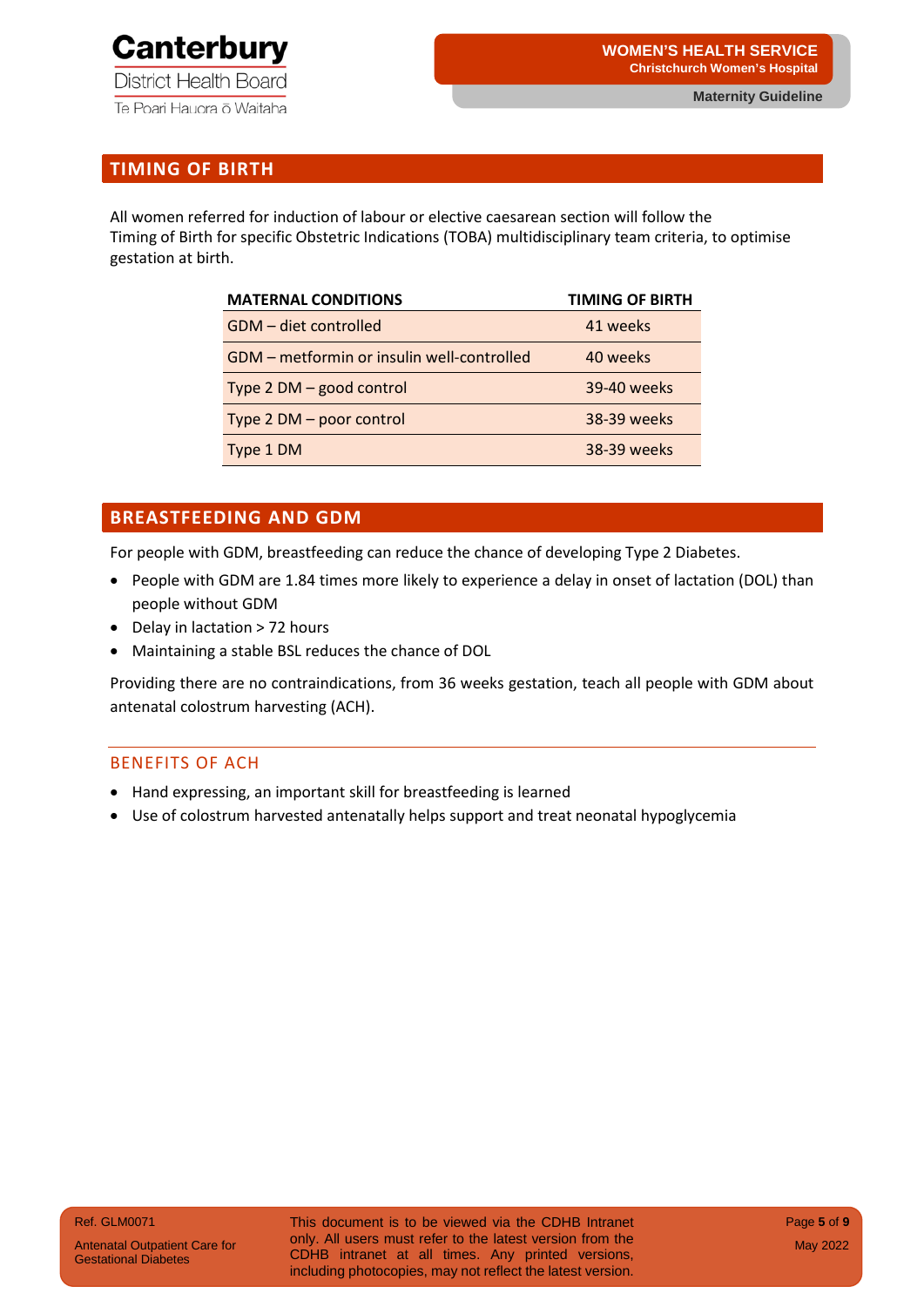Te Poari Hauora ō Waitaha

#### **REFERENCES**

- 1. Screening, Diagnosis and Management of Gestational Diabetes in New Zealand, A clinical practice guideline 2014 [https://www.health.govt.nz/system/files/documents/publications/screening-diagnosis-management-of](https://www.health.govt.nz/system/files/documents/publications/screening-diagnosis-management-of-gestational-diabetes-in-nz-clinical-practive-guideline-dec14-v2.pdf)[gestational-diabetes-in-nz-clinical-practive-guideline-dec14-v2.pdf](https://www.health.govt.nz/system/files/documents/publications/screening-diagnosis-management-of-gestational-diabetes-in-nz-clinical-practive-guideline-dec14-v2.pdf)
- 2. Auckland DHB Diabetes-in-Pregnancy Guideline 2019 [http://nationalwomenshealth.adhb.govt.nz/assets/Womens-health/Documents/Policies-and](http://nationalwomenshealth.adhb.govt.nz/assets/Womens-health/Documents/Policies-and-guidelines/Diabetes-in-Pregnancy-.pdf)[guidelines/Diabetes-in-Pregnancy-.pdf](http://nationalwomenshealth.adhb.govt.nz/assets/Womens-health/Documents/Policies-and-guidelines/Diabetes-in-Pregnancy-.pdf)
- 3. Diabetes in pregnancy: management from preconception to the postnatal period NICE guideline [NG3]Published: 25 February 2015 Last updated: 16 December 2020 [https://www.nice.org.uk/guidance/ng3/resources/diabetes-in-pregnancy-management-from](https://www.nice.org.uk/guidance/ng3/resources/diabetes-in-pregnancy-management-from-preconception-to-the-postnatal-period-pdf-51038446021)[preconception-to-the-postnatal-period-pdf-](https://www.nice.org.uk/guidance/ng3/resources/diabetes-in-pregnancy-management-from-preconception-to-the-postnatal-period-pdf-51038446021)51038446021

#### BREASTFEEDING REFERENCES

- 4. Wu, J., Pang, S., Jiang, X., Zheng, Q., Han, X., Zhang, X. & Oan, Y. (2021) Gestational Diabetes Mellitus and Risk of Delayed onset of Lactogenesis: A systematic Review and Meta-Analysis. *Breastfeeding Medicine 16* (5).
- 5. Matias, S.L., Dewey, K.G., Quesenberry, C.P., & Gunderson, E.P. (2014) Maternal obesity and insulin treatment during pregnancy are independently associated with delayed lactogenesis in women with recent gestational diabetes mellitus. *American Journal of Clinical Nutrition, 99* (pp115-121).
- 6. Collecting Colostrum Before You Give Birth. Information for Women (Wahine). Maternity Services. (Ref.6926)

Date Issued: May 2022 Antenatal Outpatient Care for Gestational Diabetes Review Team: Maternity Guidelines Group Christchurch New Zealand

Review Date: May 2025 **Maternity Guidelines** Review Date: Maternity Guidelines Written/Authorised by: Maternity Guidelines Group Christchurch Women's Hospital

#### Ref. GLM0071

Antenatal Outpatient Care for Gestational Diabetes

This document is to be viewed via the CDHB Intranet only. All users must refer to the latest version from the CDHB intranet at all times. Any printed versions, including photocopies, may not reflect the latest version.

Page **6** of **9** May 2022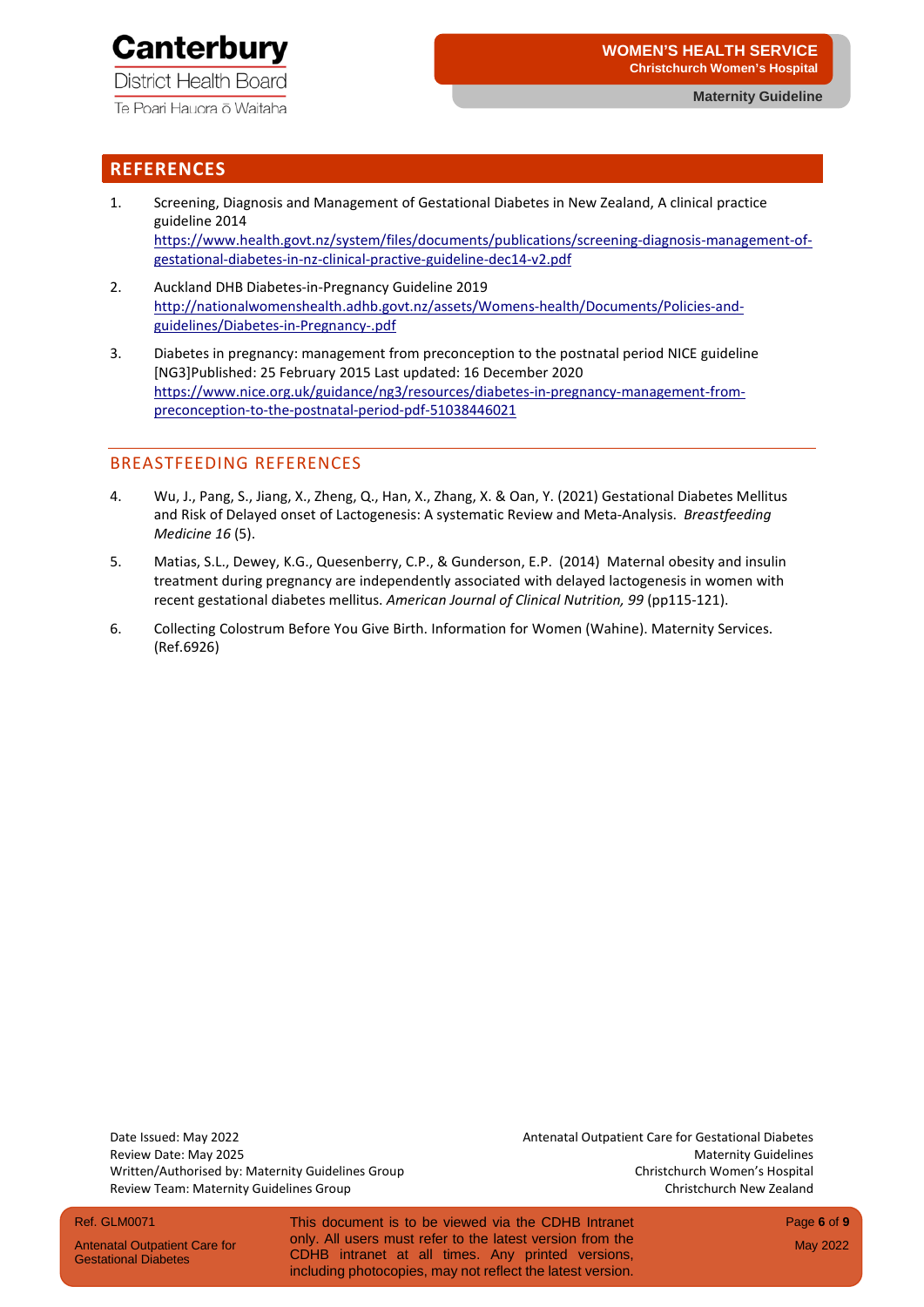## **Canterbury**

**District Health Board** 

Te Poari Hauora ō Waitaha

## **APPENDIX A HbA1c TESTING AT BOOKING ≤ 40 mmol/mol Test HbA1c at booking for all women 41-49 mmol/mol <sup>≥</sup>50 mmol/mol** Likely pre-existing diabetes **Re-assess** at 24-28 weeks gestation (see **24-28-week chart)** Refer to **physician** Refer to **Diabetes in Pregnancy Team**: • Monitor BG QID for seven days • Those who decline BG testing, offer OGTT at 24-28 weeks • Health coaching to improve diet and activity **BG level monitoring normal** FBG ≤ 5.0 mmol/L One-hour post meal ≤ 7.4 mmol/L **BG level monitoring abnormal**  $FBG > 5.0$  mmol/L on  $\geq$  three out of seven days OR One-hour post meal > 7.4 mmol/L at any Further week of BG testing between and the seven days Further week of BG testing between 24-28 weeks and at any stage if clinical concern **Treat GDM** (see **Appendix C)**

Ref. GLM0071

Antenatal Outpatient Care for Gestational Diabetes

This document is to be viewed via the CDHB Intranet only. All users must refer to the latest version from the CDHB intranet at all times. Any printed versions, including photocopies, may not reflect the latest version.

Page **7** of **9** May 2022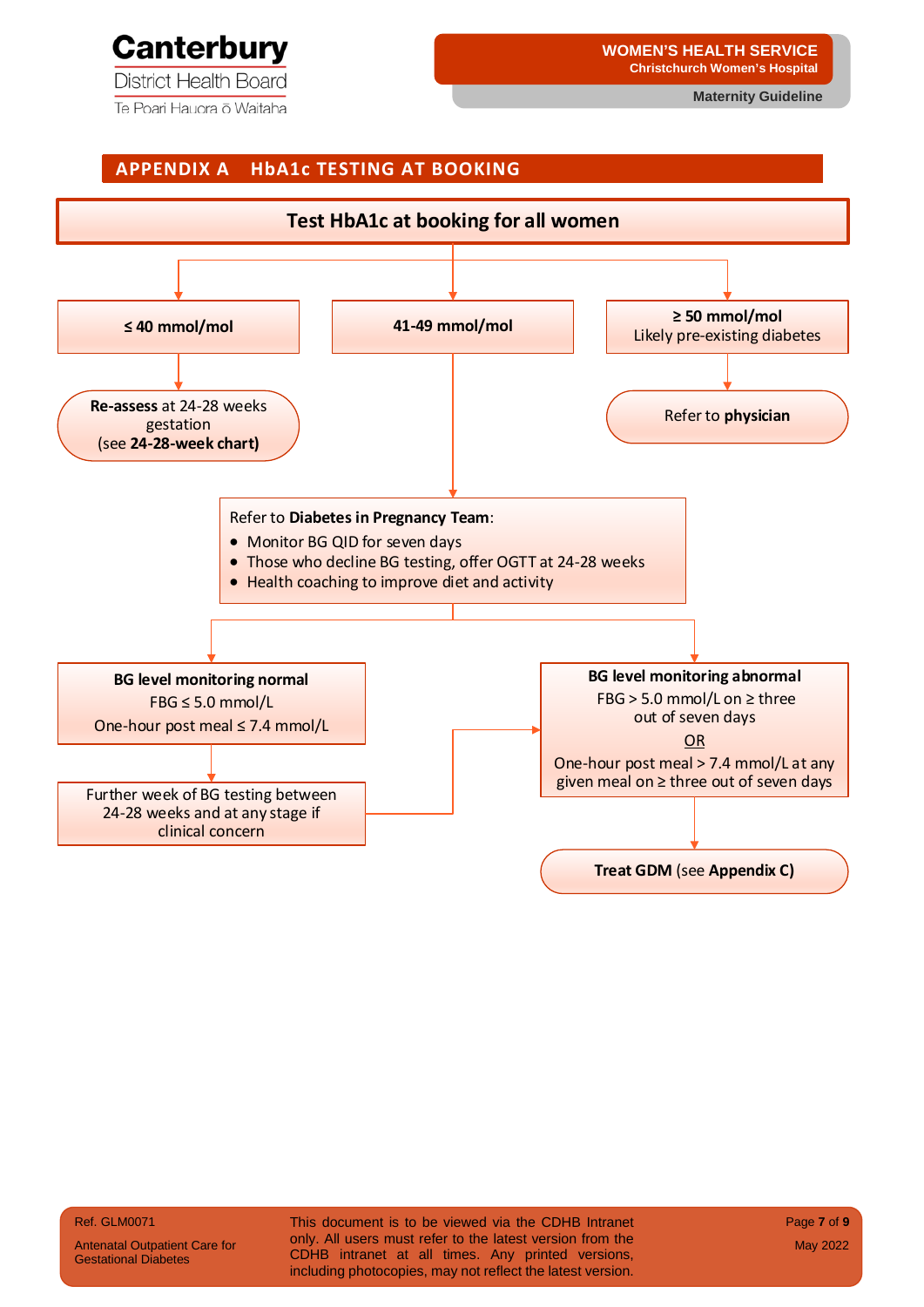

Te Poari Hauora ō Waitaha

#### **WOMEN'S HEALTH SERVICE Christchurch Women's Hospital**

**Maternity Guideline**

#### **APPENDIX B RISK FACTORS FOR GDM AT 24-28 WEEKS GESTATION**



#### Ref. GLM0071

Antenatal Outpatient Care for Gestational Diabetes

This document is to be viewed via the CDHB Intranet only. All users must refer to the latest version from the CDHB intranet at all times. Any printed versions, including photocopies, may not reflect the latest version.

Page **8** of **9** May 2022